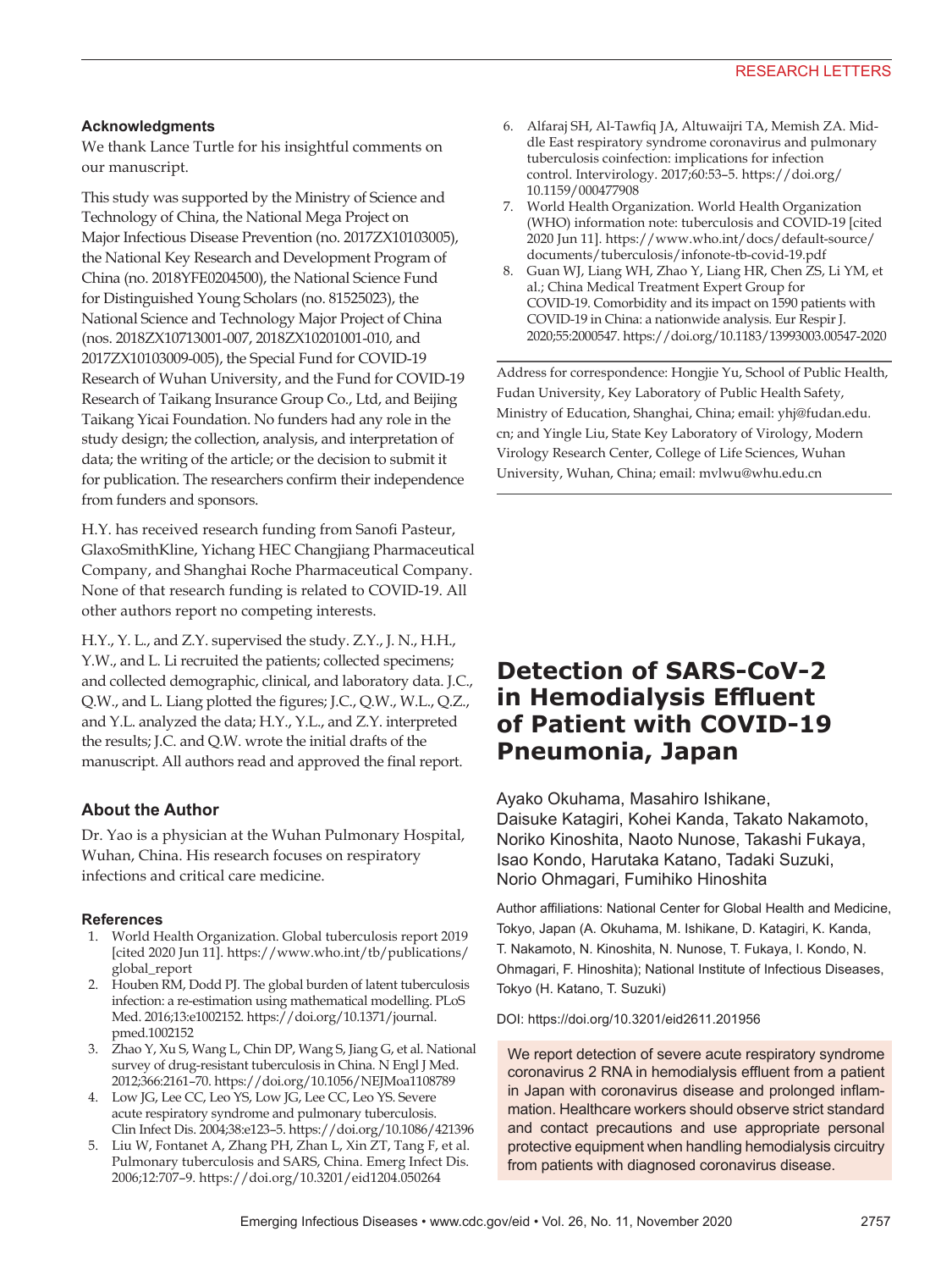Since December 2019, coronavirus disease (CO-VID-19), caused by severe acute respiratory syndrome coronavirus 2 (SARS-CoV-2), has been a major health threat worldwide (*1*). Reports have been published on COVID-19 among patients receiving hemodialysis (*2*), but none have evaluated whether HD effluent is infectious. In addition, handling of hemodialysis circuitry is not mentioned in US Centers for Disease Control and Prevention (CDC) guidelines for COVID-19 infection control and prevention in dialysis facilities (*3*). We report detection of SARS-CoV-2 RNA in hemodialysis effluent from a patient with COVID-19 pneumonia and prolonged inflammation.

The patient, a 79-year-old man with end-stage renal disease (ESRD) due to IgA nephritis, had been receiving maintenance hemodialysis 3 times per week for 12 years. Six days before admission, he started having a fever and cough. Four days later, he had a nasal swab test for SARS-CoV-2 RNA. Quantitative reverse transcription PCR (qRT-PCR) (*4*) of the patient's specimen was positive, and he was admitted to the hospital. At admission, his body temperature was 37.7°C and oxygen saturation was 98% on room air. Multiple bilateral patchy ground glass opacities (GGO) were observed on the patient's chest computed tomography (CT) scan (Figure, panel A). Blood test results showed C-reactive protein (CRP) of 8.8 mg/dL and leukocyte count of 4,470 cells/μL. Although we started him on hydroxychloroquine (200 mg 2  $\times$ /d) and azithromycin (500 mg, 1  $\times$ /d), he had a fever (>38.0°C) on day 2 of his hospitalization. A follow-up chest CT on hospitalization day 5 showed worsening COVID-19 pneumonia and expanding GGO areas (Figure, panel B).

During the patient's hospitalization, we administered hemodialysis by using a polysulfone membrane dialyzer in a private depressurized room with dedicated machines. We tested hemodialysis effluent for SARS-CoV-2 on day 2. PCR results showed SARS-CoV-2 RNA of 157.9 copies/μL with cycle threshold  $(C<sub>t</sub>)$  values of 38.3 at 1 hour after starting hemodialysis but were negative on effluent collected at 2 hours. Because the patient's fever persisted and CRP levels remained high, on hospitalization days 9, 11, and 15 we performed direct hemoperfusion by using a β2 microglobulin adsorbent column (Lixelle-DHP) to absorb cytokine. On hospitalization day 10, the patient became afebrile and CRP began decreasing until it reached 5.9 mg/dL on hospitalization day 15. On hospitalization day 16, chest CT showed markedly improved pneumonia (Figure, panel C), and the patient was discharged (Table).

Our case highlights 3 things. First, inflammation and clinical symptoms of COVID-19 can persist in patients on hemodialysis. COVID-19 is thought to progress in a 2-stage manner: viral replication and hyperinflammation (*1*). Hyperinflammation starts 7–10 days after symptom onset and involves extensive lung areas. This patient's fever persisted for >13 days, with pneumonia and CRP worse at 11 days after fever onset. Hyperinflammation appeared to progress slower and be maintained longer than in patients who are not receiving hemodialysis, which might be related to immune system dysfunction in patients with ESRD (*5*). Second, although SARS-CoV-2 RNA has been detected in various clinical specimens (*6*,*7*), our case demonstrates it also can be detected in hemodialysis effluent, even though we did not detect SARS-CoV-2 RNA in blood, as



**Figure.** Chest computed tomography (CT) scan of a patient on hemodialysis diagnosed with positive reverse transcription PCR for severe acute respiratory syndrome coronavirus 2 in hemodialysis effluent, Japan. A) Chest CT at day 1 of hospitalization showing bilateral patchy ground glass opacities (GGO). B) Chest CT from day 5 of hospitalization showing worsening coronavirus disease 2019 (COVID-19) pneumonia with GGO expansion. C) Chest CT on hospitalization day 16 showing improvement of COVID-19 pneumonia; the patient was discharged on this day. A, anterior; P, posterior.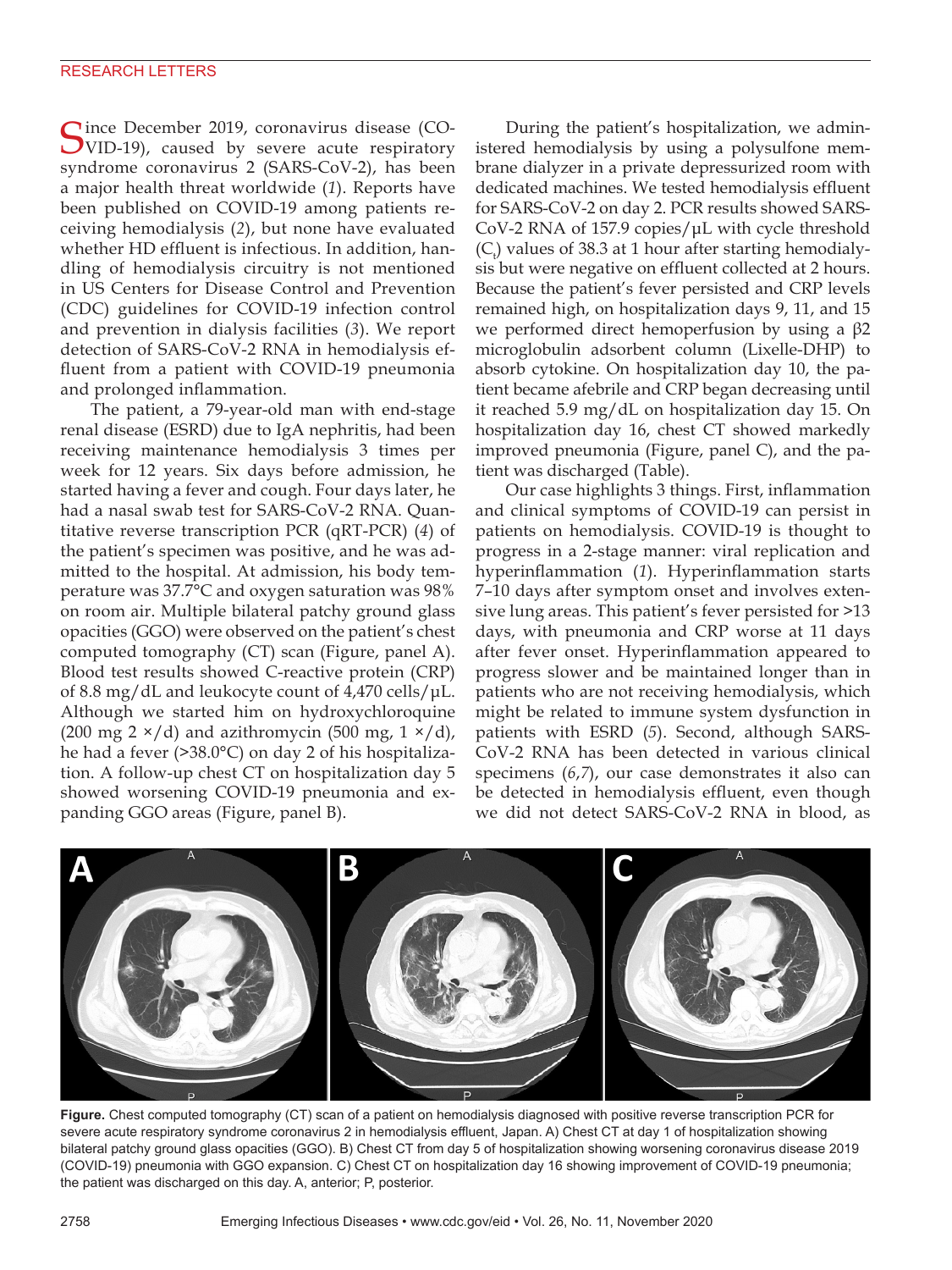|                         |                  |              |           |            |             |                 |                 | Specimens tested for SARS-CoV-2 by |              |                |                |
|-------------------------|------------------|--------------|-----------|------------|-------------|-----------------|-----------------|------------------------------------|--------------|----------------|----------------|
|                         |                  |              |           |            |             |                 |                 | qRT-PCR‡                           |              |                |                |
| Day after               |                  |              |           |            |             |                 |                 |                                    |              | Effluent, time |                |
| symptom                 | Hospitalization, | Temperature, |           |            | Medication+ | CRP,            |                 | collected<br>Nasal                 |              |                |                |
| onset                   | d                | °C           | Event     | <b>AZM</b> | Hydroxy     | mg/dL           | Dialysis        | swab                               | <b>Blood</b> | 1 <sub>h</sub> | 2 <sub>h</sub> |
| $\mathbf{1}$            |                  | 37.3         |           |            |             |                 |                 |                                    |              |                |                |
| $\overline{\mathbf{c}}$ |                  | 37.2         |           |            |             |                 |                 |                                    |              |                |                |
| 3                       |                  | 37.3         |           |            |             |                 |                 |                                    |              |                |                |
|                         |                  | 37.3         | Clinic    |            |             |                 |                 | 18.8 (NA‡)                         |              |                |                |
| $\frac{4}{5}$           |                  | 37.7         |           |            |             |                 |                 |                                    |              |                |                |
| $\,6$                   |                  | 39.0         |           |            |             |                 |                 |                                    |              |                |                |
| $\overline{7}$          | 1                | 38.8         | Chest CT  | N          | N           | 8.8             |                 |                                    |              |                |                |
| 8                       | $\boldsymbol{2}$ | 38.4         |           | Y          | Y           | 9.0             | Υ               | 29.6                               | <b>ND</b> §  | 38.3           | <b>ND</b>      |
|                         |                  |              |           |            |             |                 |                 | $(1,080.6)$ §                      |              | (157.91)       |                |
| 9                       | 3                | 38.7         |           | Υ          | Υ           |                 |                 |                                    |              |                |                |
| 10                      | 4                | 38.7         |           | Υ          | Υ           | 14.0            | $\qquad \qquad$ |                                    |              |                |                |
| 11                      | 5                | 37.4         | Chest CT  | N          | Υ           | 15.0            | Υ               |                                    |              |                |                |
| 12                      | 6                | 37.0         |           | N          | Υ           |                 |                 |                                    |              |                |                |
| 13                      | 7                | 37.2         |           | Ν          | Υ           |                 |                 |                                    |              |                |                |
| 14                      | 8                | 37.0         |           | N          | Υ           |                 |                 |                                    |              |                |                |
| 15                      | 9                | 36.9         |           | N          | Υ           | 14.4            | Lixelle-        |                                    |              |                |                |
|                         |                  |              |           |            |             |                 | <b>DHP</b>      |                                    |              |                |                |
| 16                      | 10               | 37.0         |           | N          | N           |                 |                 | 34.3 (NA‡)                         |              |                |                |
| 17                      | 11               | 36.9         |           | N          | N           | $\qquad \qquad$ | Lixelle-        | ND                                 |              |                |                |
|                         |                  |              |           |            |             |                 | <b>DHP</b>      |                                    |              |                |                |
| 18                      | 12               | 36.9         |           | N          | N           | 13.7            |                 | <b>ND</b>                          |              |                |                |
| 19                      | 13               | 36.8         |           | N          | N           |                 |                 |                                    |              |                |                |
| 20                      | 14               | 36.6         |           | N          | N           | —               |                 |                                    |              |                |                |
| 21                      | 15               | 36.7         |           | N          | N           | 5.9             | Lixelle-        |                                    |              |                |                |
|                         |                  |              |           |            |             |                 | <b>DHP</b>      |                                    |              |                |                |
| 22                      | 16               | 36.7         | Chest CT, | N          | N           |                 |                 |                                    |              |                |                |
|                         |                  |              | discharge |            |             |                 |                 |                                    |              |                |                |

**Table.** Clinical course and quantitative reverse transcription PCR results for severe acute respiratory syndrome coronavirus 2 RNA in patient receiving hemodialysis, Japan\*

\*AZM, azithromycin; CRP, C-reactive protein; CT, computed tomography; Hydroxy, hydroxychloroquine; Lixelle-DHP, direct hemoperfusion using a β2 microglobulin adsorbent column; NA, not available; ND, not detected; qRT-PCR, quantitative reverse transcription-PCR; –, not done. †We prescribed azithromycin, 500 mg 2 times/d from day 1 to 3 because it was 1 of the potentially effective treatment regimens at the time. We also prescribed hydroxychloroquine 200 mg 2 times/d and initially planned to use it for 10 d in total, but the patient's liver function tests (LFTs) became elevated during the course. We suspected side effects of hydroxychloroquine and stopped it on day 9. His LFTs returned to normal afterwards. ‡Results for SARS-CoV-2 shown as cycle threshold values (Viral load, copies/μL). Viral loads were not available because PCR was performed at an outside commercial laboratory where they did not report these results. The same PCR method was used (*4*) at both National Institute of Infectious Diseases (NIID), Japan, and the outside laboratory. HD effluent was collected at 1 hr and 2 hr into hemodialysis. §PCR test was performed at NIID, Japan where they report viral loads.

noted in a previous case (*6*). We hypothesized that only a small amount of fragmented RNA might pass through the dialysis membrane at the start of hemodialysis, but no marked fragments remain in the blood as a session progresses. Third, our case suggests Lixelle-DHP can have therapeutic effects for patients on hemodialysis. Although we did not measure the patient's predialysis and postdialysis cytokine levels, use of a blood purification technique might alleviate the effects of cytokine in COVID-19 pathophysiology due to its proven effect in reducing plasma cytokine levels in general (*8*).

Our report has several limitations. First, we did not confirm the duplicability of PCR results of hemodialysis effluent. We performed PCR only once and did not reevaluate the same specimen, even though the  $C_t$  was high. Second, the infectiousness of hemodialysis effluent is unclear. Its viability should be quantified by endpoint titration on authorized

cell lines, as previously reported (*9*). Third, this is a single case report. Despite these limitations, we cannot underestimate the infectiousness of hemodialysis effluent. We performed dialysis in a private room with dedicated machines. We also conducted strict standard and contact precautions when handling HD circuitry, following CDC recommendations for preventing transmission of hepatitis B virus infection among patients on HD (*10*).

In conclusion, we report positive qRT-PCR results for SARS-CoV-2 RNA from hemodialysis effluent in a patient receiving renal dialysis. The clinical course of our patient was characteristic of the persistent inflammation of COVID-19 and shows the potential effectiveness of Lixelle-DHP as a treatment in patients on hemodialysis. Our case indicates that strict standard and contact precautions are essential when handling hemodialysis circuitry of patients with COVID-19. As more patients on hemodialysis contract SARS-CoV-2,